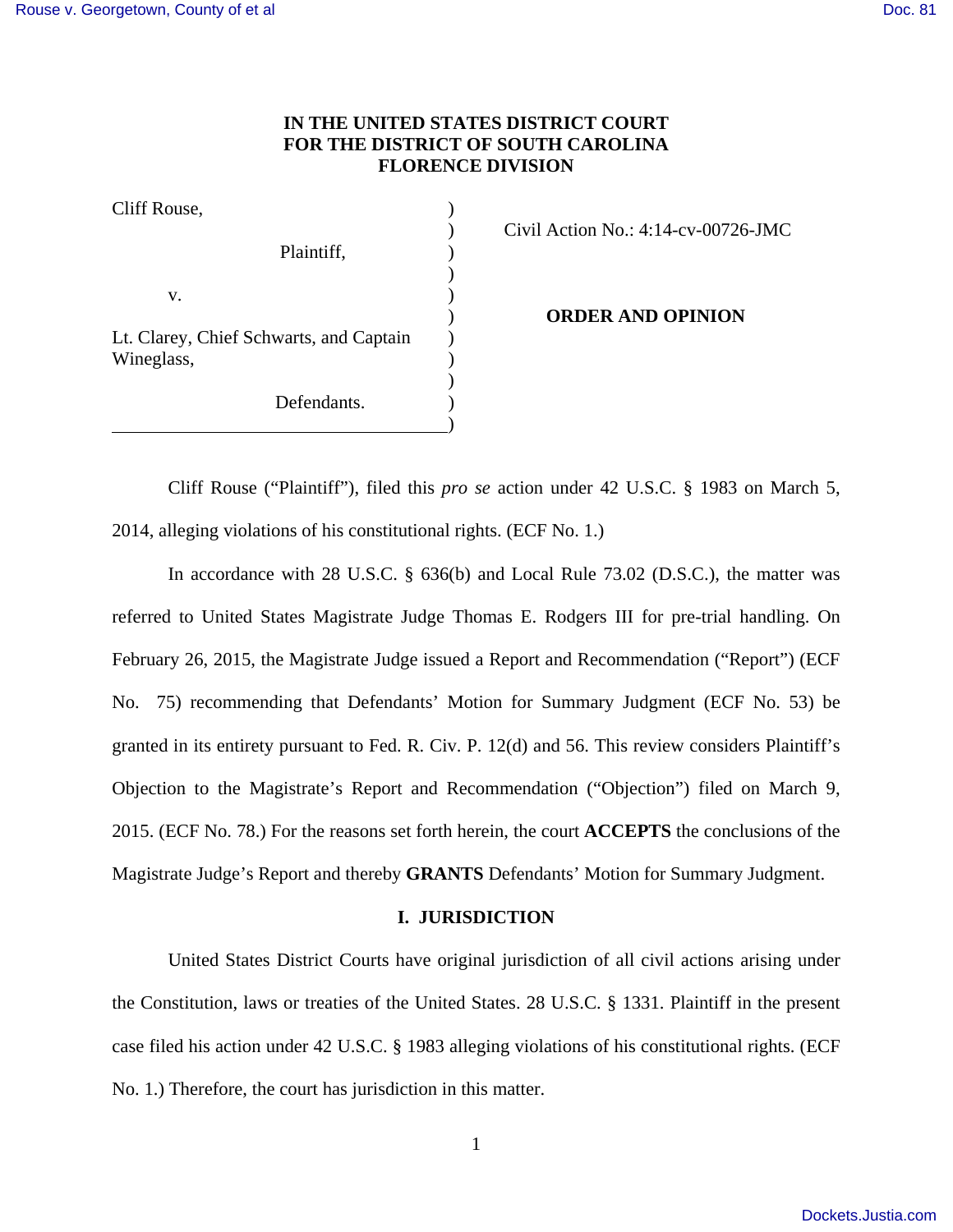### **II. FACTUAL AND PROCEDURAL BACKGROUND**

Plaintiff is a pre-trial detainee at the Georgetown County Detention Center ("GCDC"). (ECF No. 1 at 1.) In the Complaint (ECF No. 1), Plaintiff alleges that there is black mold growth within GCDC. Plaintiff states that he fears for his life because of this black mold. (*Id.*) Plaintiff alleges that his body is itchy, his chest hurts, and his nose bleeds as a result of the black mold growth. (*Id.*) Plaintiff also alleges that the meals at the GCDC are cold and under-cooked. (*Id.* at 2.) He alleges that the trays used to serve food at GCDC are old with "stagnated water" on the inside. (*Id.*) Plaintiff alleges that there is mold growing inside of these trays and that after eating from these trays he has felt sick. (*Id.*) Plaintiff did not provide any medical documentation to the court to support his allegations.

Plaintiff also alleges that the uniforms and clothes at GCDC are dirty and not washed correctly (ECF No. 1-2 at 3.) Finally, Plaintiff alleges that the generator at GCDC is too small. (*Id.* at 4.) Plaintiff claims that, as a result of the small generator, there was no air conditioning or heat working in his cell during an ice storm that occurred from February 12, 2014, through February 15, 2014. (*Id.*) Plaintiff argues that these conditions amount to cruel and unusual punishment. (*Id.*)

Defendants move for summary judgment based on three arguments; first, Defendants argue that Plaintiff is not entitled to relief under the Eighth Amendment because he is a pre-trial detainee and not a convicted criminal. (ECF No. 53-1 at 4-6.). Second, Defendants argue that they are protected from civil damage suits through qualified immunity. (*Id.* at 6-7.) Finally, Defendants argue that they are not liable under a theory of supervisory liability because there is no doctrine of respondeat superior under § 1983 claims. (*Id.* at 7-8.) In Plaintiff's Response to Defendants' Motion for Summary Judgment, he claims that there are six GCDC Officers that are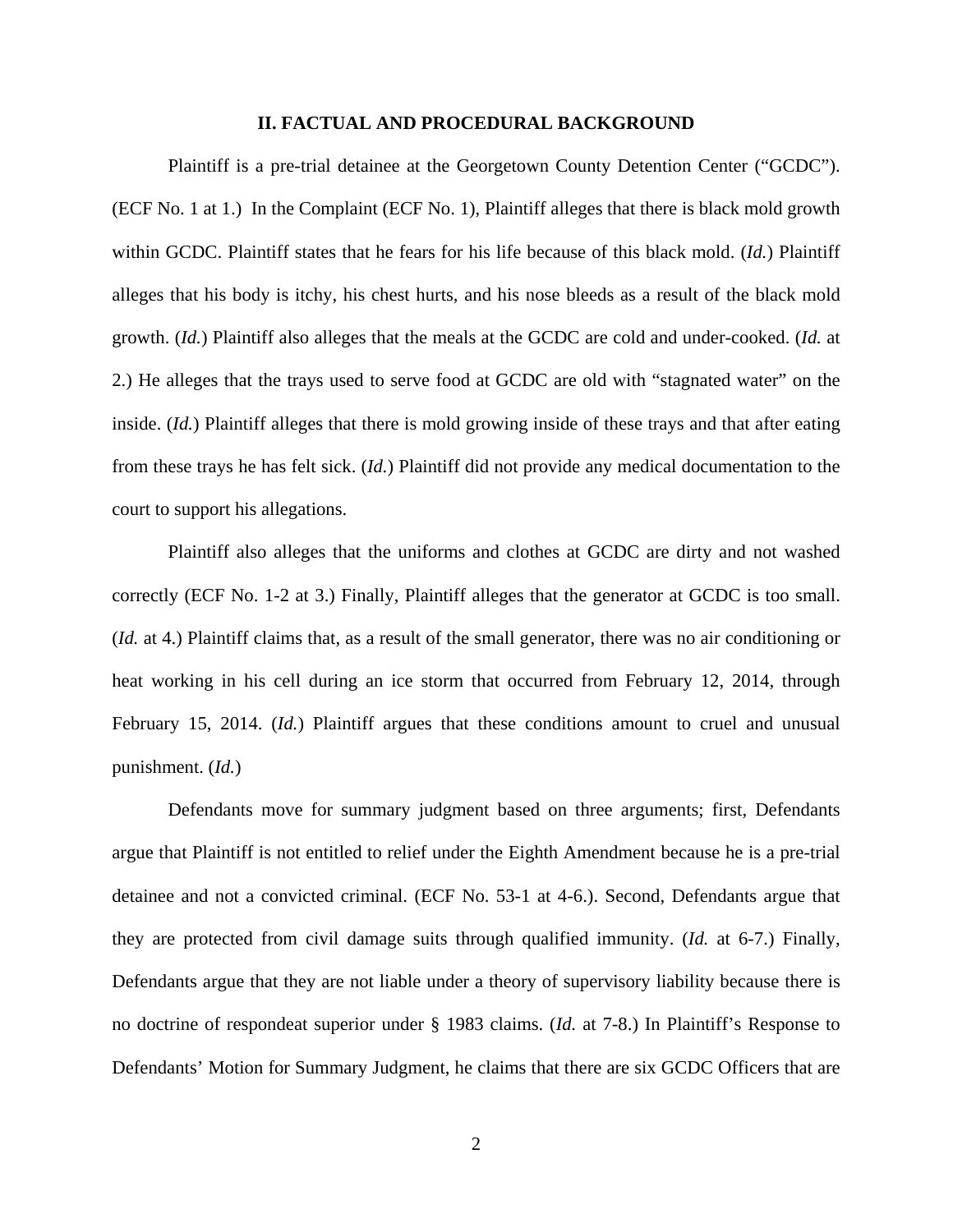willing to "testify on [his] behalf", namely "Officer Veronica Gibbs, Officer Neal Boshears, Officer Ms. Hewitt, Officer Ms. Hernandez, Officer Ms. Washington and Officer McAlister." (ECF No. 59 at 2-3.) Defendants filed a Reply to Plaintiff's Response to Motion for Summary Judgment in which they attached affidavits from four of the six officers, Veronica R. Gibbs, Neal Boshears, Mary J. Hewitt and Justin T. McAlister. (ECF No. 68.) All four of the Officers' affidavits deny any knowledge of black mold in GCDC. (ECF Nos. 68, 68-1, 68-2, 68-3, 68-4.) In the Report, the Magistrate Judge agreed with Defendants' arguments for summary judgment. (*See* ECF No. 75.)

### **III. LEGAL STANDARD**

The Report is made in accordance with 28 U.S.C. § 636(b)(1) and Local Civil Rule 73.02 (D.S.C.). The Magistrate Judge makes only a recommendation to this court. The recommendation has no presumptive weight. The responsibility to make a final determination remains with this court. *See Mathews v. Weber*, 423 U.S. 261, 270-271 (1976). A district court need only undertake a *de novo* review of those portions of a Magistrate Judge's report to which "specific written objection" has been filed. *Diamond v. Colonial Life & Acc. Ins. Co.*, 416 F.3d 310, 315 (4th Cir. 2005). However, where there are untimely filings of objections, objections to strictly legal issues, or mere "general and conclusory objections," a Magistrate Judge's recommendation is only reviewable for clear error. *Orpiano v. Johnson*, 687 F.2d 44, 47 (4th Cir. 1982).

The court may accept, reject, or modify, in whole or in part, the recommendation of the Magistrate Judge or recommit the matter with instructions. *See* 28 U.S.C. § 636(b)(1). The court is required to review *de novo* any issue to which proper objection is made, regardless of whether the argument was raised before the Magistrate Judge. *United States v. George*, 971 F.2d 1113,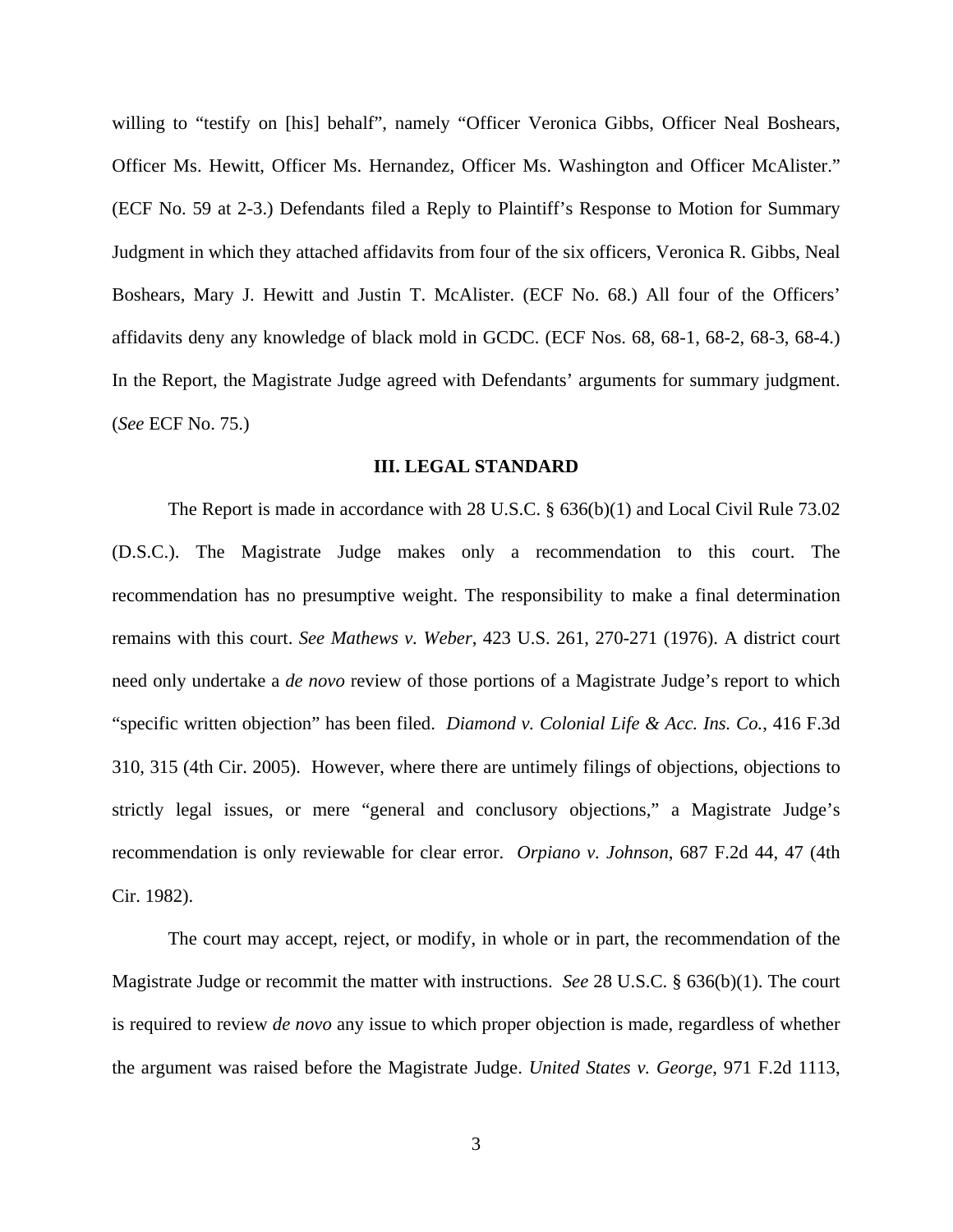1118 (4th Cir. 1992). *De novo* review entails consideration of an issue as if it had not been decided previously. *E.g.*, *id.* However, Plaintiff is only entitled to *de novo* review of an objection if Plaintiff raises new arguments in respect to existing claims rather than raising new claims. *See McKinney v. Colvin*, No. 1:11cv199, 2013 U.S. Dist. LEXIS 46780, at \*4 (W.D.N.C. Mar. 30, 2013), *aff'd*, 552 F. App'x 214, 214 (4th Cir. 2013) (unpublished)*; White v. Keller*, No. 1:10CV841, 2013 U.S. Dist. LEXIS 30651, at \*14 (M.D.N.C. Mar. 4, 2013). The court must consider timely objections and modify or set aside any part of the order that is clearly erroneous or is contrary to law. Fed. R. Civ. P. 72.

 Summary judgment is proper when there is no genuine dispute of material fact and the moving party is entitled to judgment as a matter of law. Fed. R. Civ. P. 56(a); *Celotex Corp. v. Catrett*, 477 U.S. 317, 322 (1986). Once the moving party has brought into question whether there is a genuine dispute for trial on a material element of the non-moving party's claims, the non-moving party bears the burden of coming forward with specific facts which show a genuine dispute for trial. Fed. R. Civ. P. 56(e); *Matsushita Elec. Indus. Co., Ltd. v. Zenith Radio Corp.*, 475 U.S. 574 (1986). The non-moving party must come forward with enough evidence, beyond a mere scintilla, upon which the fact finder could reasonably find for it. *Anderson v. Liberty Lobby, Inc.*, 477 U.S. 242, 247-248 (1986). The facts and inferences to be drawn therefrom must be viewed in the light most favorable to the non-moving party*. Shealy v. Winston*, 929 F.2d 1009, 1011 (4th Cir. 1991). However, the non-moving party may not rely on beliefs, speculation, or conclusory allegations to defeat a motion for summary judgment. *Barber v. Hosp. Corp. of Am.*, 977 F.2d 872, 874-875 (4th Cir. 1992).

 To show that a genuine dispute of material fact exists, a party may not rest upon the mere allegations or denials of his pleadings. *See Celotex*, 477 U.S. at 324 (explaining that Rule 56(e)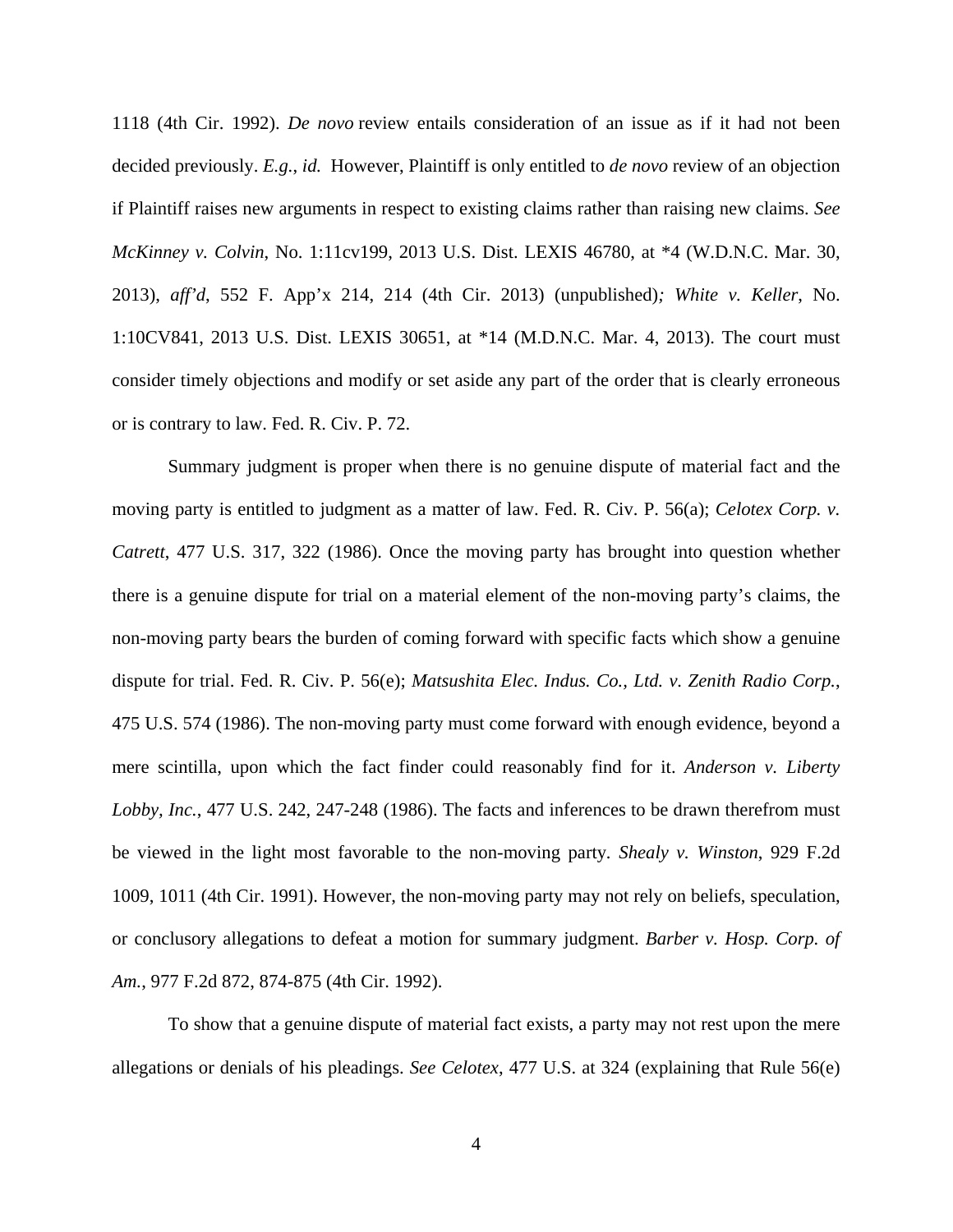permits a proper summary judgment motion to be opposed by any of the kinds of evidentiary materials listed in Rule 56(c), except the mere pleadings themselves). Rather, the party must present evidence supporting his or her position through "depositions, answers to interrogatories, admissions on file, together with … affidavits, if any." *Id.* at 322; *Cray Commc'ns, Inc., v. Novatel Computer Systems, Inc.*, 33 F.3d 390 (4th Cir. 1994); *Orsi v. Kickwood*, 999 F.2d 86 (4th Cir. 1993); Local Rule 7.04 (D.S.C.).

### **IV. PLAINTIFF'S OBJECTIONS**

 Plaintiff filed an Objection to the Report on March 9, 2015. (ECF No. 78.) In his Objection, Plaintiff indicates that he is objecting to the "Procedural Background" section of the Magistrate Judge's Report. (*Id.* at 1.) Plaintiff objects to Defendants' use of, and the Report's inclusion of, the affidavits of Officers Veronica R. Gibbs, Neal Boshears, Mary J. Hewitt and Justin T. McAlister. *See id.* Plaintiff asserts that these officers were under duress and threat of termination of employment when signing their affidavits. (*Id.* at 1-2.) Plaintiff also asserts that two additional officers, "Washington and Hernandez", were terminated "due to their cooperative testimony to the actual facts of this case." (*Id.* at 2.)

On February 6, 2015, Plaintiff filed a Motion for Issuance of Subpoena requesting that he be provided four blank subpoena forms in order to copy the "duty log", inspect and photograph H-Block Unit, inspect and photograph GCDC serving trays, collect the names, addresses and phone number of Defendants, and review the last three years' "DHEC inspection results" for GCDC. (ECF No. 73.) Plaintiff now objects to the fact that he has heard no response from the court on his Motion for Issuance of Subpoena. (ECF No. 78 at 2.) Neither the affidavit issue nor Plaintiff's complaints about the pending status of his Motion for Issuance of Subpoena issue were raised by Plaintiff before the Magistrate Judge.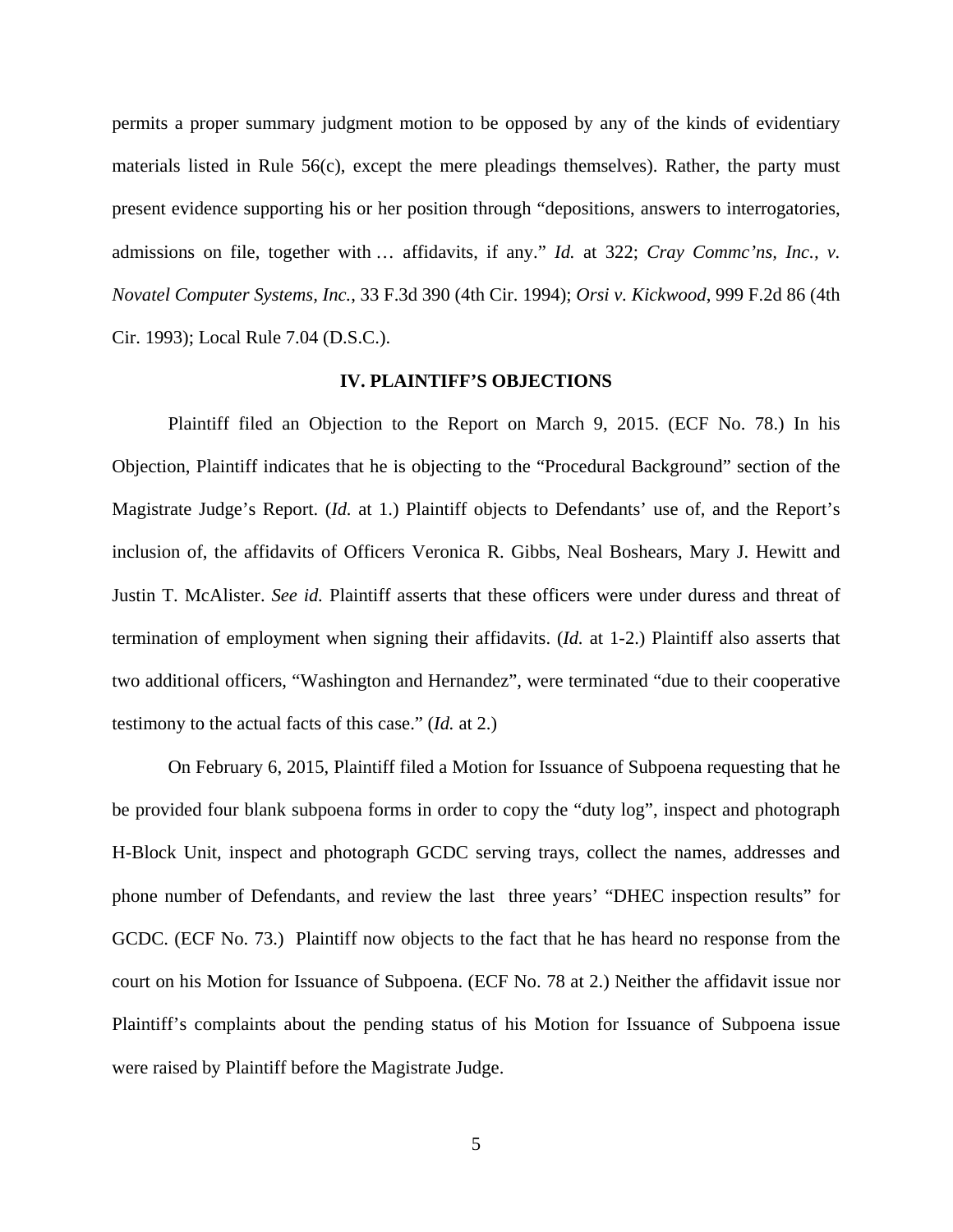### **V. ANALYSIS**

 Plaintiff introduces new factual issues in his Objection concerning the affidavits, and lack of affidavits, from the six Officers mentioned above. (ECF No. 78.) These are new claims rather than new arguments based on existing claims. (*See* ECF Nos. 1, 78.) Therefore, Plaintiff's Objection is improper and not entitled to *de novo* review. *See McKinney*, 2013 U.S. Dist. LEXIS 46780, at \*4. The court finds that the Report is not clearly erroneous or contrary to law as is required to set aside an order under Fed. R. Civ. P. 72.

However, even if Plaintiff's Objection was proper, and the court conducted a *de novo* review based on Plaintiff's properly asserted objection, Defendants' Motion for Summary Judgment would nonetheless be granted. A thorough review of the materials offers no evidence to support the assertion that officers Veronica R. Gibbs, Neal Boshears, Mary J. Hewitt and Justin T. McAlister were under duress when signing their affidavits. The court finds no supporting evidence to suggest that Officers Washington and Hernandez were terminated due to their cooperation in Plaintiff's suit. Additionally, Plaintiff' fails to establish how the information he hoped to obtain through the issuance of subpoenas (ECF No. 73) is relevant to the allegations in his Objection (ECF No. 78). *See* Fed. R. Civ. P. 26 (limiting the scope of discovery to materials that are "relevant to any party's claim or defense").

Therefore, Plaintiff has not produced evidence beyond a mere scintilla and summary judgment is appropriate. *See Anderson*, 477 U.S. at 247-248.

### **VI. CONCLUSION**

 For the reasons set forth above, the court hereby **GRANTS** Defendants' Motion for Summary Judgment. (ECF No. 53.) All other outstanding motions are deemed **MOOT**. (ECF No. 73.) The court **ADOPTS** the findings of the Magistrate Judge's Report and